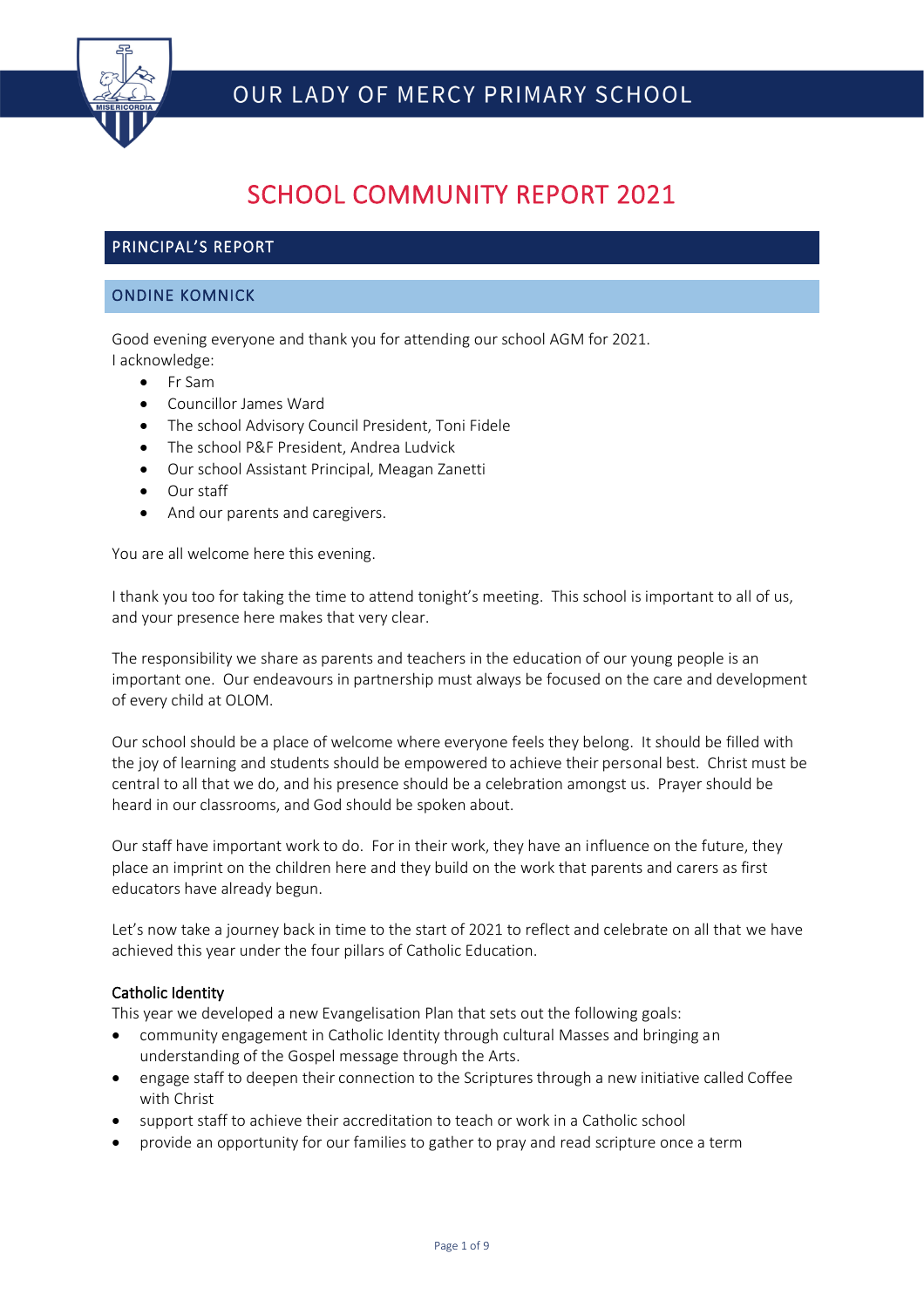• develop a social justice program for our students and staff to serve those in need in our community

We continue to grow a strong relationship with Our Lady of Mercy Parish and our leadership team regularly attends Parish council meetings. Our school works closely with the parish sacramental coordinator Jenny Watts in preparing Catholic children to receive their Sacraments and we work closely with staff from Mercy College too in the coordination of each Sacramental celebration. Our behaviour management plan was revised this year to provide children with the opportunity to reflect that each one of us has in us the power of the Holy Spirit to influence the behaviour choices we make. Even though children sometimes make poor choices, the human dignity of each child is at the forefront of our behaviour management process, and we endeavour to help children come to understand that they are loved by God and God stands ready to forgive them. We developed a Student Code of Conduct that encourages behaviours that align with our Mercy values.

We implemented a reward system to reinforce the display of Mercy values in our community. Children are recognised for showing a particular Mercy value with a special certificate at the final Mass of each term and then once a semester all Mercy value recipients have pizza with the principal and the priest to celebrate their active witness to Christ in our midst. We also introduced a Faction Token Mercy Value recognition system where the winning faction has a free dress day as a reward at the end of term. This system allows us to reward the positive Mercy values on display during recess and lunch times.

We have developed an online Faith Story and Witness program to induct new staff into the charism and history of our school. We implemented a free dress Friday for staff and the money raised from this initiative is donated to charity.

Last term, we sadly lost, Mrs Alison John-Lewis, our much loved, Auslan teacher. Alison's passion for her learning area was inspirational and she drew much strength in her final days from the love she felt from our community. Her family is being supported through a weekly meal drop off until the end of this term.

This year several school families have lost loved ones and we continue to keep these families in our prayers and provide the necessary support and care for those who are grieving. I ask that we silently reflect for a few moments to remember our lost loved ones.

#### **Education**

We began our Fogarty Edvance journey at the start of this year after having been one of a few select schools chosen to join this esteemed leadership program. The program aims to improve student learning outcomes through a school improvement journey. It provides us as leaders with the tools we need to ensure that the changes we make for school improvement purposes have every chance at succeeding. We started the year by developing a shared moral purpose statement which reads as follows:

We are collaborative Christ-centred community that educates, inspires and nurtures the whole child to allow them to achieve their unique potential.

We also developed a three-year strategic directions plan and have milestones and key performance indicators to measure our achievements. We have baseline data for both student learning outcomes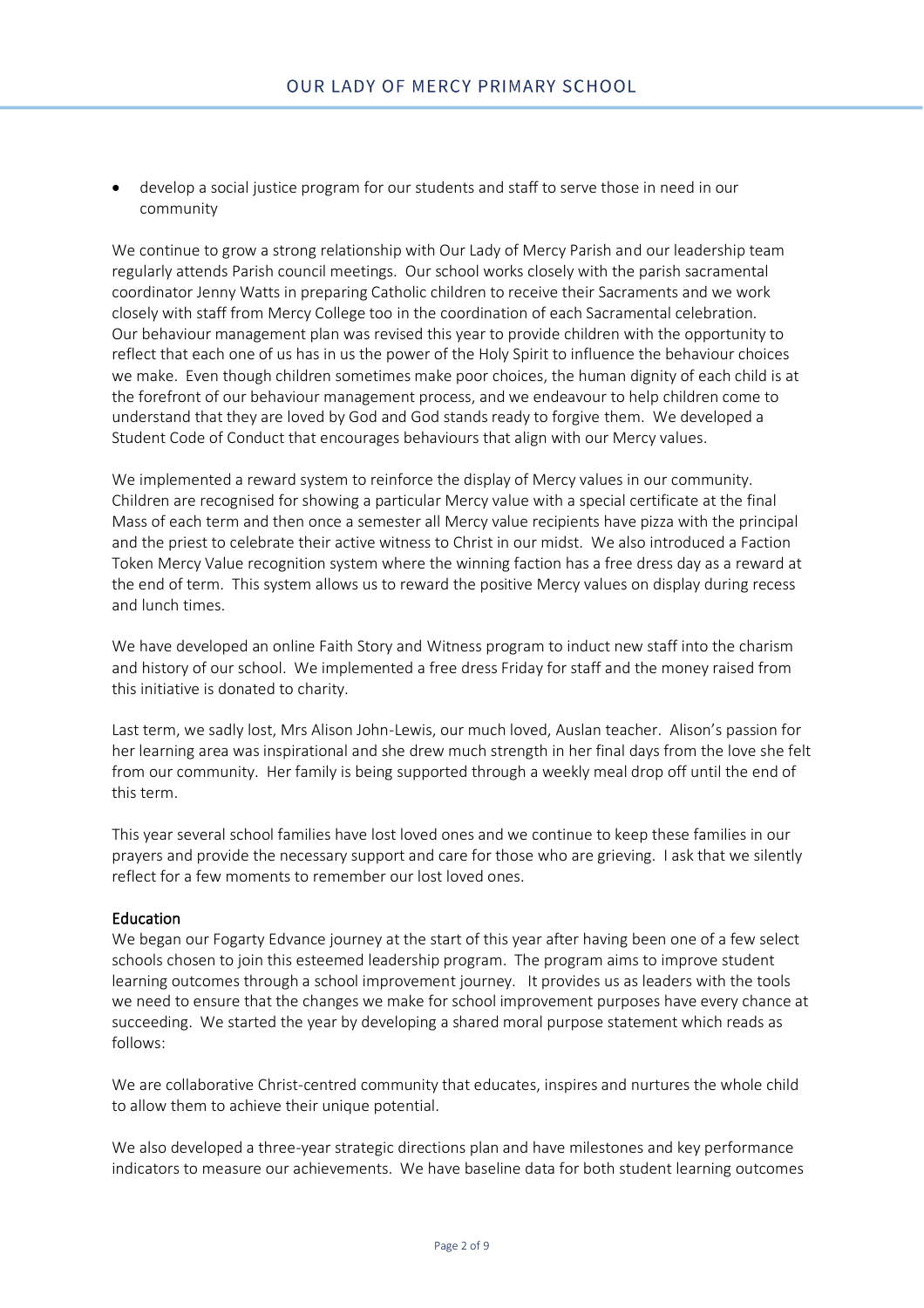and a measure of the culture at our school and we will keep working to ensure that we continually grow and improve in both aspects. The 'Tell Them From Me' survey that staff, students and parents and carers undertook provided us with valuable information on areas to celebrate and to target improvements.

Our lead teachers together with teaching staff will be finalising an effective instructional model which will be rolled out over the course of 2022. The model of instructional practice will hold students accountable for their learning and engagement.

In 2021, we had a curriculum focus in Mathematics. We continue to grow our teaching skills and knowledge in this learning area and our Lead Teachers, developed a Mathematics Scope and Sequence to ensure continuity and consistency in our teaching of this subject. In 2022 we will continue to place our focus in the area of Mathematics and we look forward to seeing good student growth in this learning area.

This year we trialed a support program in Mathematics and we thank Mrs Brown for sharing her love of Mathematics with her students. Mrs Brown also ran a Numero club every Wednesday during lunch with about 15 Year 5 and 6 students attending to develop their Mental Mathematics skills. In 2022 we have purchased a program which will assist teachers to provide targeted and differentiated learning opportunities for students in Mathematics.

We also implemented a new whole class literacy program in Year 2 which is a continuation of the literacy program called InitiaLit taught in PP and Year 1. This provides a consistent approach for literacy from Kindergarten with the Pre-Lit program through to Year 2.

This year we were asked to trial MultiLit's oral language program in Pre-Primary and Year 1. We received feedback on the results from this program today and there was some great growth for our students. We will discuss continuing this program in 2022 with our education staff. We thank our wonderful Education Assistants, Mrs Rosa Heise, Mrs Sue Di Marco, Mrs Leah Bowring and Mrs Michelle Sadlow for running this iniative and for giving our students the gift of a firm foundation in oral language.

In Sport, our students had many opportunities to keep active through initiatives organised by our phenomenal sports teacher Ms Millen. We had Little Athletics, Netball, AFL, Basketball, NRL and Gymnastics clinics during the year. Our students participated in Interschool Cross-Country, Netball, Soccer, Basketball, Badminton, Rugby Tag, Cricket and Volleyball and we had our most successful ever Interschools Athletics Carnival which Ms Millen says can in part be attributed to how thrilled the students were to represent OLOM in their new P&F sponsored OLOM sports shirts. I think our Athletics success can be attributed to Ms Millen's explicit teaching of sporting skills and her passion for physical activity and wellbeing that she inspires in our students. Throughout the year students were also able to participate in before school run club, before school soccer training and after school badminton, as well as the Footsteps dance program.

Ms Millen also introduced a system for tracking and keeping account of sports equipment and has upskilled students to run and manage the Sports Shed and sports equipment at lunch times, developing in our students some important life and leadership skills.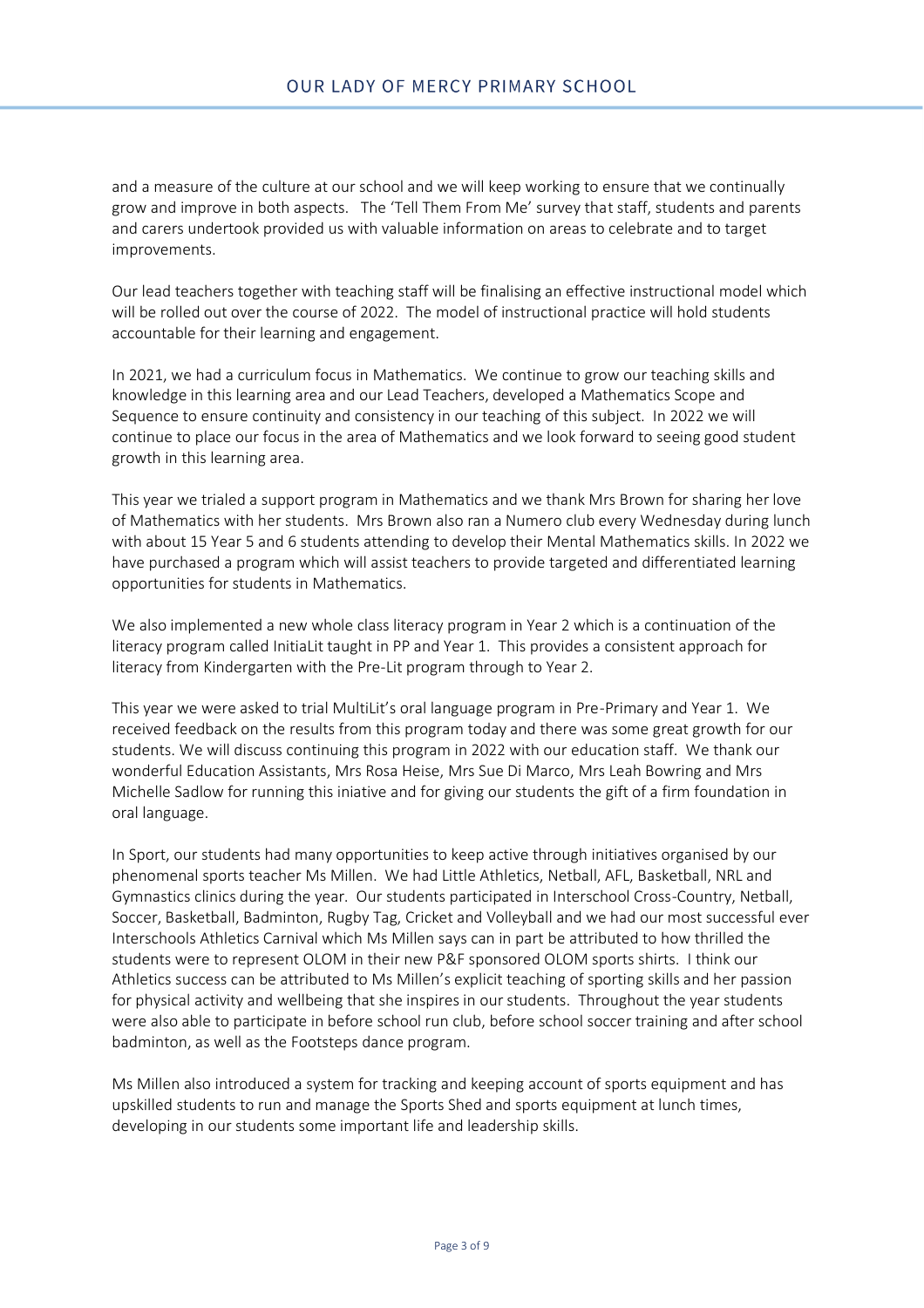Our choir students participated in external Music events like One Big Voice Choral Spectacular and the Catholic School's Spirt of the Arts Opening concert. Our choir students practice twice a week giving up their lunch time on a Monday and before school on a Friday to rehearse. Our thanks must be extended to these dedicated students and to the wonderful Ms Agnello, our Music teacher who goes above and beyond for our students, sharing with them the joy that Music brings to our lives.

Our resident Scientist, Mrs Alviani, inspires inquiring minds in our children. She has arranged incursions from the Water Corporation, and Science Alive incursions on chemical science, Earth and Space and Physical science. National Science week is also celebrated with many fun activities like cooking. Thank you Mrs Alviani for all you do to engender in our students a love of Science.

This year we participated in the Jump Jam competition. We had 12 students from Years 4 and 5 participate and came 4th place out of 12 schools. The students committed to practice from mid Term 1 until the first few weeks of Term 4. This was a great effort and a very big thank you must go to Ms Mikulich for organising this opportunity and for rehearsing the dance with our children. Once again here is an example of our teachers going beyond their duty statement to provide unique experiences and opportunities for our students.

This year, our Aboriginal Playgroup, Koorda Moort Waabiny which means Friends, Famiy, Playtime, was born. We began playgroup with one child and this group has now grown to 7 children. Mrs Billy-Rooney our Transforming Lives Education Officer, who facilitates playgroup is to be congratulated on the birth of this wonderful community initiative. We know it will grow from strength to strength in 2022.

2021 saw the commencement of our Sensory Integration Program, 'SENSE-ational Kids'. A huge thank you must go to Mrs Thomas, our school social worker for implementing this wonderful initiative. Mrs Thomas has been ably assisted by Mrs Sadlo, Ms Mikulich and Mr Marks to run the program. SENSEational Kids helps support our students' mental health and wellbeing through self-regulation. The program will continue next year but during a new time slot.

We continued to embed Mindfulness and Meditation practice in our school at both a classroom and whole school level. Mindfulness practice was also incorporated into our Behaviour Management process. Next year we will have a more targeted focus on Health and Wellbeing with two specialist teachers teaching in this learning area and championing wellbeing practices across our school. They will teach an integrated program which will include the West Australian Health Curriculum, the Keeping Safe Child Protection Curriculum, Aussie Optimism our new resiliency program and our Mindfulness and Meditation practices. The children at OLOM will be given every opportunity to build and develop a range of tools and strategies that will benefit them for the rest of their lives. Ms Brown will teach Health in Years 1 and 2 and Ms Millen will teach Health in Years 3 to 6.

In 2021, we introduced clubs at lunchtime. Clubs facilitated positive social interactions between our students and provided children with an opportunity to engage in creative activities during their break time. Our heartfelt thanks to Mrs Thomas and Mrs Billy-Rooney who run this program twice a week.

In 2021 we introduced two new Year 6 leadership positions – headboy and headgirl. We congratulate Achieu and Deng as headgirl and headboy and all the other Year 6 leaders on setting a high standard for those who follow. We plan to expand the leadership roles further in 2022. All Year 6 students will have opportunities to grow their leadership skills and capabilities whether they have a formal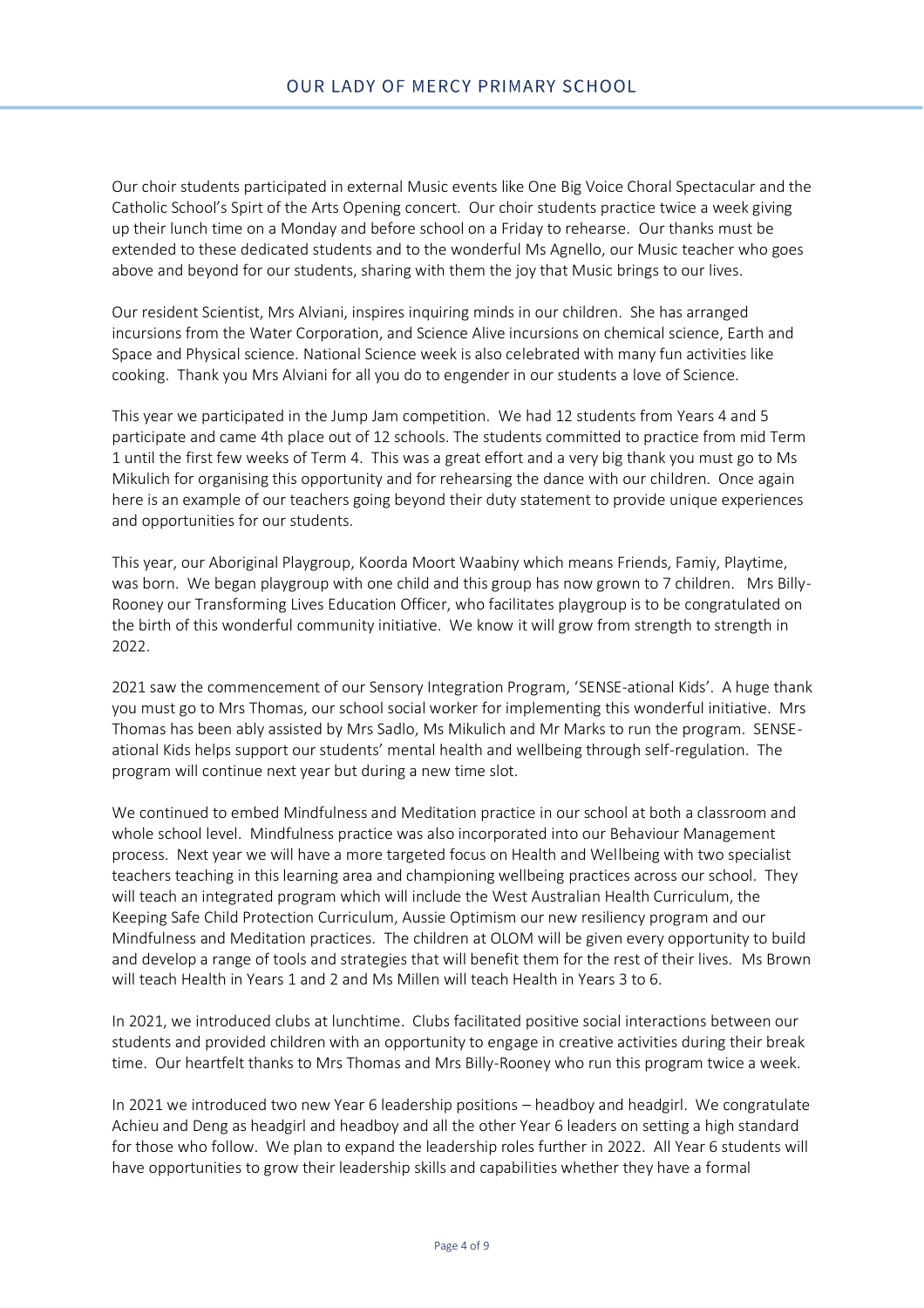leadership role or not. This year we introduced leadership speeches and nominations for Year 6 leadership positions at the end of Year 5. This will ensure that our Year 6 leaders are ready to engage in their roles from the first day of school in the new year.

We aim to roll out a class representative system in Years 4 and 5 to provide students with the opportunity to gain leadership experience. This leadership system was successfully trialled in Year 4 this year.

After surveying the students, seeking feedback from our teachers and discussing the pros and cons of homework with our P&F, we decided to trail a new homework procedure for Term 1, 2022. Students in Years 1 to 6 will have daily reading homework. Students in Years 5 and 6 will have project homework to complete. If parents want additional homework, children will have access to Mathletics to practice Mathematics skills taught in class. A copy of the Homework proposal was attached to our Newsletter in Week 6 of Term 4. After Term 1, parents, staff and students will be surveyed to see whether we continue with the proposed homework structure.

Our teachers dedicated 20 hours of time learning about English as an Additional Language or Dialect students in 2021. Tracking, assessing and reporting EALD students on progress maps has now become embedded practise in our school. A big thank you to Ms Mikulich who has been our EALD leader and champion.

Classes from Years 4 to 6 trialled a Data Management System, which will be fully implemented across the school from Years 1 to 6 to track student growth next year. This system ensures that data is used to inform teaching practice and will provide us with the structures to track how school improvement initiatives are impacting student learning outcomes.

#### **Community**

This year we commenced our before and after school care program, Camp Australia. Enrolments have steadily grown and we now have on average 5 children attend before school on a Wednesday and 9 children attend after school on a Wednesday which is the busiest Camp Australia day of the week.

Our P&F must also be recognised for their efforts in building our community. This year we trialled allocating an event to a year group, asking for parent volunteers from a particular year to support just one event in a year. This system has proved to be most effective and will continue in 2022.

We also launched our Facebook year group pages and every year group now has a parent rep who administers the year group page. This has proved to be an effective form of communication and friend building. A special thank you to all our parent reps.

A considerable amount of money has been raised for our school from the efforts of our dedicated team of P&F parents. A group of 10 people on average meet twice a term to discuss friend and fund raising events. The hard working and dedicated P&F team commit many after-hours work for the benefit of our school community and we must thank every member for their outstanding efforts and the generosity of their time this year.

Our P&F have sponsored the purchase of OLOM shirts for interschool sports events and shirts for music events too. They have purchased sport equipment and have generously gifted each class \$250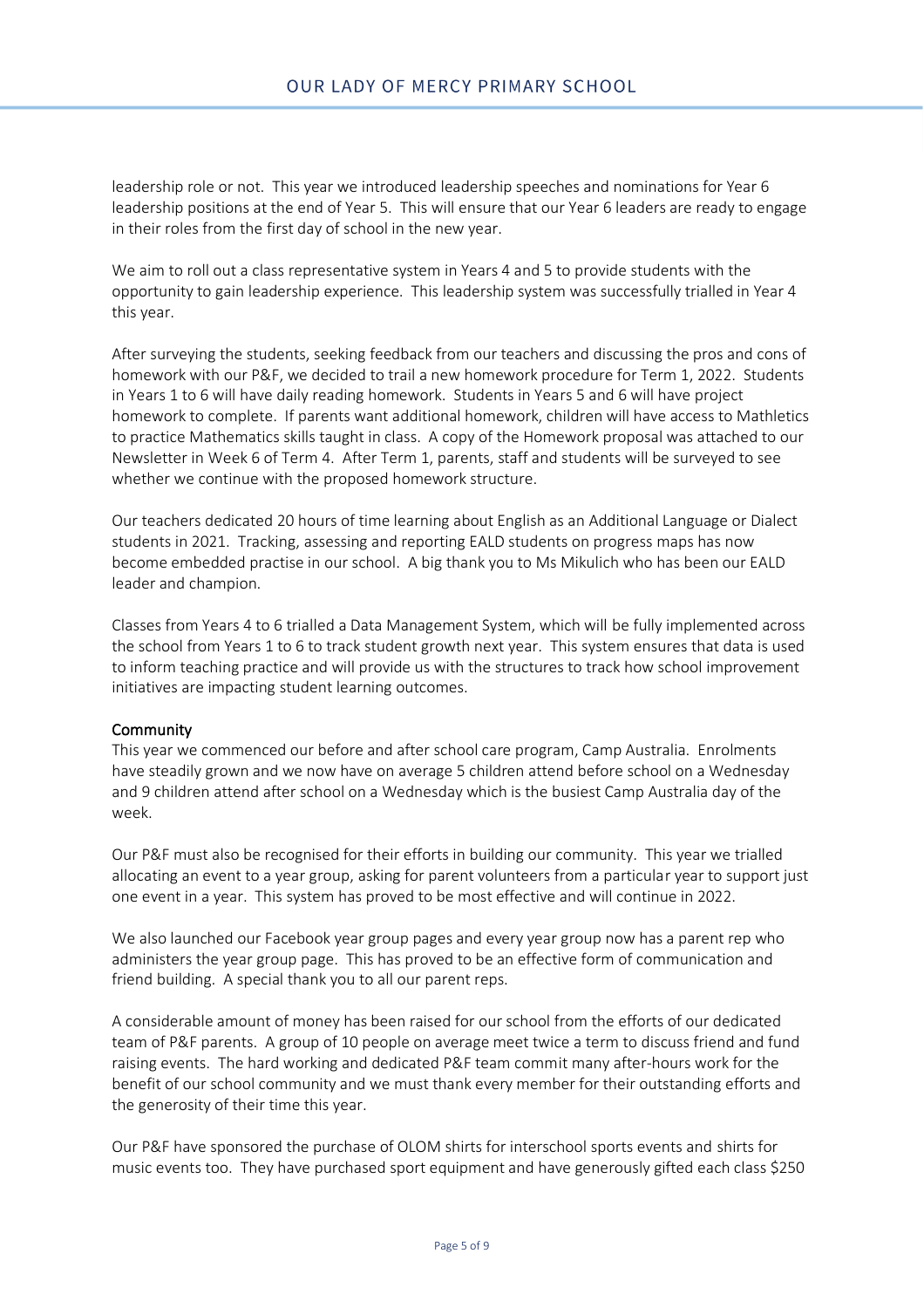to purchase resources or experiences for our students. Recently the P&F donated money to the purchase of a portable sound system for the school. These are just some of the initiatives they support and sponsor.

In 2021, we formed a uniform committee tasked with the mandate to review our school uniform. A survey to parents, staff and students will go out in the new year.

We changed our parent information night to a meet and greet the teacher on the same evening as our school sundowner. This proved to be a successful initiative as many more parents popped in to meet the teacher than we have previously had at stand-alone parent information nights. We will continue this format in 2022.

This year we held our first two inaugural cultural morning teas for our Vietnamese and Sudanese families to provide them with the opportunity to network and connect with other families and to share some school information that had been translated into the Vietnamese and Dinka languages. A very big thank you to Ms Mikulich who initiated and organised these community building events.

### **Stewardship**

Under the very capable leadership of Ray, with his able assistant Roy, our school grounds and buildings are meticulously maintained and improved. This year we installed patios outside Pre-Primary and in the Kiss and Drive to protect children and families from the weather. We will be installing bollards in Kiss and Drive in December for the safety of our students.

Our new front wall and entrance gate were installed at the beginning of the year, together with a carpark upgrade. Ray's pride and joy is the bowling worthy green grass strip at the front of our school, which puts a smile on my face every morning that I drive through the school gates.

Three dangerous trees were chopped down and replaced and branches trimmed on the remaining trees on our grounds. 15 air conditioning units will be removed off the rooves of our classrooms in December. New cabinets have been fitted in all classrooms from Years 2 to 6.

We will take ownership of the land at 6 Wade Court, on the  $8<sup>th</sup>$  of December, a contract that has taken two years to finalise. This land will provide our school with much needed additional space. The land will be fenced in the new year and once our change of use application has been processed with the City of Wanneroo, we will be able to grass the new land and let the children play.

We received approval from CEWA to undertake some minor self- funded building works. We are extending a passage way in our Administration block through to the new sensory room we created this year. We will also be turning a storeroom in the library into a comfortable and cosy teacher work space and will be extending windows in the library that will bring in a view of the oval and a glass door that will allow access from the oval to the library. We will also be fitting high desk work benches for teachers and students to sit at in the library space. We want the library to be a well utilized room, where children and staff have a place to work and relax. I would like to thank Mrs Mahar for transforming our library over the course of 2021 into such an inviting and welcoming room in our school. Mrs Mahar's passion for literature and inspiring in our students a love of reading is evident in the way she so lovingly looks after the library space. Our sincerest thanks to Mrs Mahar.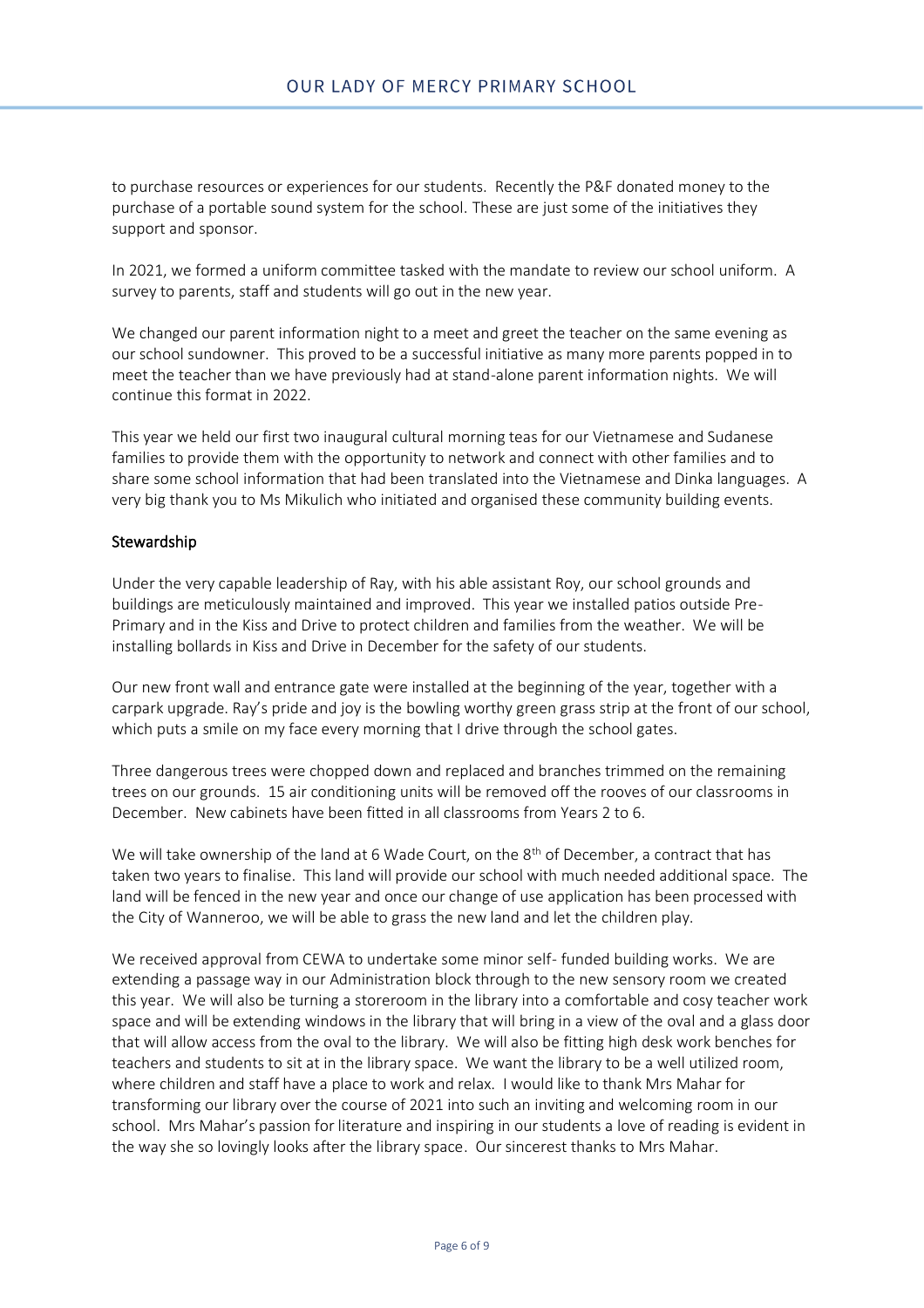Our school is enjoying a very strong enrolment pattern, and our sincere thanks goes to Sue Griffin our marketing guru for all the work she does in promoting our wonderful school. We employed a professional videographer who will produce some promotional videos as well as drone footage of the school grounds. Keep looking at our website and Facebook page for the upload of this new material.

Our Sustainability Committee has done an outstanding job at raising awareness of the impact of our plastic footprint on our planet. The children have been educated throughout the course of the year on recycling practices and the success of this program was evident at our P&F Outdoor Movie event, where plastic bottles and cans were collected in a separate bin for recycling. Lunch procedures were changed to allow children to play first and then eat. This has resulted in less food being thrown away and wasted. Our sincerest thanks to Mrs Catalano and Ms Pirozzi for leading change in the sustainability space, in our school.

This year we turned our teacher workroom into a sensory room, which has been well utilised by many of our students under the supervision of an educator. This room assists children to regulate their emotions in a calm space. My thanks to the visionary Ms Zanetti who championed this initiative.

Other projects around the school included the installation of a new server in the library, the purchase of 240 new iPads to be rolled out in 2022 for a 1:1 program for our students in Years 3-6, the installation of a new shed for P&F resources, the construction of an audiovisual cupboard in the undercover area, and the roll out of new Macbooks for all staff.

In 2021 we streamlined our internal communication processes with daily notices and the development of an online staff handbook and induction.

In 2022 we will have a distributed leadership model, with many staff taking on advocate roles for specific areas of focus in the school. We thank these staff for their commitment and undertaking. I would also like to thank our Lead Teachers for the tireless commitment to our school improvement initiative and for supporting us wholeheartedly on this journey. Ms Arfuso, Mrs Fernandez, Ms Pirozzi and Ms Ryan you have been outstanding Lead Teachers and we look forward to continuing our journey together in 2022.

We will have several new staff join our amazing team in 2022:

Mrs Sarah Cragg will teach Auslan, Ms Jessica Taylor will join us as a Pre-Primary teacher, Mrs Alison Fitt will be a Special Needs Education Assistant in Years 1 and 2, Mrs Laurie Joseph will be working with Mrs Young in the front office for one day each week, Mrs Casale has been appointed as a Kindergarten Education Assistant and Mr Mark Rafferty joins our teaching staff as a Year 3 teacher. We warmly welcome all these new staff members, we know God has especially sent them to us.

We also thank and farewell Mrs Pat McCabe, our Kindergarten Education Assistant and we wish her well in her future endeavours. We thank and farewell Ms Mikulich too and congratulate her on her appointment to Catholic Education Western Australia as an EALD consultant for the Perth Metro Region.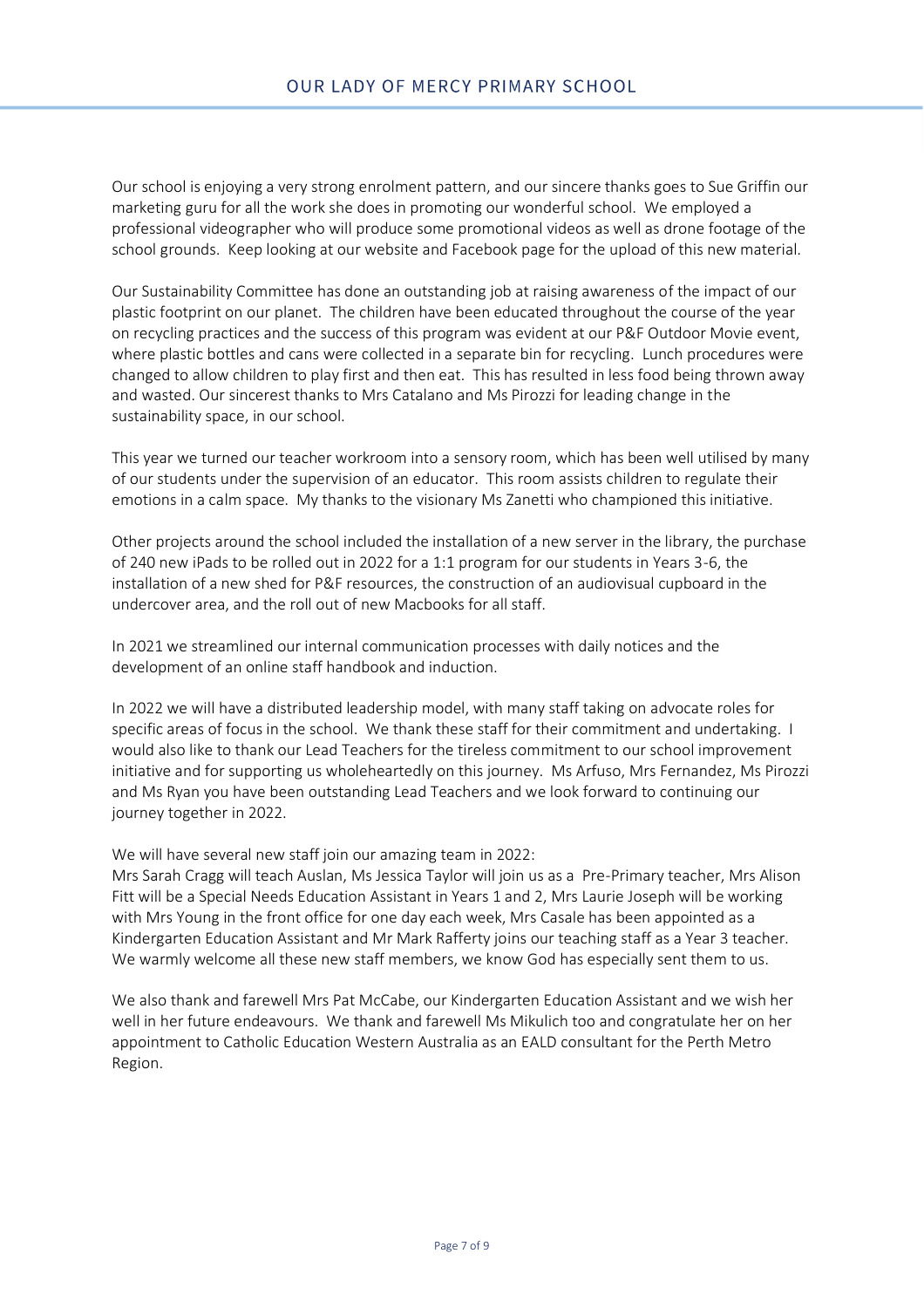#### Farewell

Tonight we need to farewell two Advisory Council members and acknowledge their contributions to our school.

We acknowledge and say thank you to Toni Fidele. Toni has served 6 years on the School Board and Advisory Council. Toni we thank you for the time you have committed to the School Board and Advisory Council and we are grateful for all the wisdom and experience you have been so willing to share with us. Please accept this gift and flowers as a token of our appreciation. Sharon Muir has also been on our School Board and Advisory Council for the last 6 years. Sharon thank you for monitoring the financial activity of the school and for presenting a monthly report explaining the schools financial position to the Board and Advisory Council members. As a token of appreciation please accept these flowers and gift from us. I would also like to acknowledge Sue McPhail, our Business Manager and Finance Officer for her support and contribution to Sharon's responsibility as Treasurer.

#### In Closing

In closing there are a few more people I must thank. The team of Sharon Young, Sue McPhail, Ray McPhail and Rob Zoontiens deserve a separate mention for their commitment and diligence in caring for the parents, staff, students and our school grounds and buildings.

As a team they are the Ministry of First Impressions! Sharon and Sue always greet everyone with a smile and go above and beyond to attend to any question or request asked of them. For Ray and Rob, nothing is ever too much trouble, and we are consistently complimented on the impeccable state of our school and grounds.

To our wonderful canteen staff, Jeanetta and Di, who are always willing to lend a hand and run the most efficient kitchen around, our sincerest appreciation to both of you for all you do.

And second last but certainly not least, to the amazing, passionate and dedicated teachers and Education Assistants of OLOM. I am constantly in awe of your commitment to your calling in education. There is no doubt in my mind that your work provides a welcoming, pastoral, and educationally stimulating learning environment for every child here. You deserve to be acknowledged and thanked for all that you do and the difference you make in the lives of all children at OLOM. I can confidently say there are no unseen children in your classrooms. You may never know or see the outcomes of the profound impact you have on the lives of the children here, but it is important to remember that your work impacts the future. You will never know where your influence stops, and what an amazing privilege that is!

To my colleague and partner Meagan - your counsel, advice and the generosity of time is integral to the effective leadership of this school community. I am incredibly blessed to journey the triumphs and challenges of each and every day in partnership with you.

OLOM is a very special place and to all our families who contribute to making this community such a vibrant one, I thank you and I ask that God bless you abundantly for your commitment and partnership with us.

Finally, I wish you all of you and your families, the very best over the Christmas season. May the birth of the Christ child bring peace and joy to you and your loved ones.